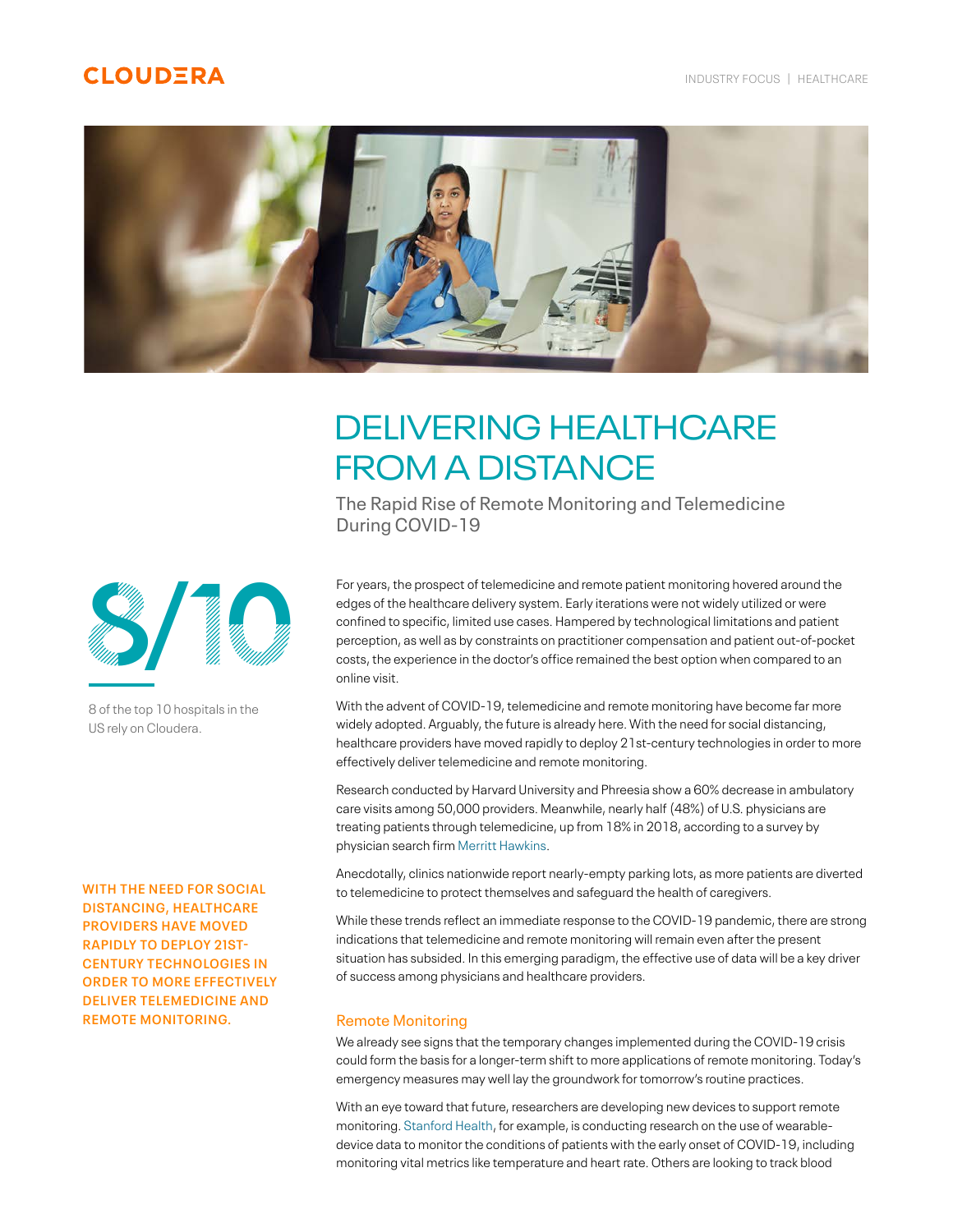# **CLOUDERA**



All of the top 10 global biopharma firms run on Cloudera.



oxygen saturation, another key indicator. Some healthcare device makers already are working to win FDA approval for such equipment.

All of these remote monitoring practices could have a place in supporting patient health in a post-COVID-19 world. Patients with asthma, diabetes, and a host of other chronic conditions could potentially benefit from ongoing, remote oversight—and some healthcare organizations already use remote monitoring for these conditions.

While gains are made in the delivery of care, there's still work to do in terms of reimbursements. The medical community must codify and solidify payers' willingness to compensate caregivers for this work, at rates comparable to an in-office visit. There will be changes on the equipment side too, with more patients likely to need in-home access to a wider range of diagnostic tools.

## **Telemedicine**

In the past, telemedicine has generally been limited to a narrow range of health services. Those parameters have widened, with practitioners gaining a freer hand to diagnose a broader spectrum of symptoms. Health-related questions that previously required the patient to sit in a crowded waiting room, exposed to possible contagions, can now be handled remotely.

This elevated sense of convenience and safety likely will drive expanded use cases in the future. Millennials in particular are expected to be drawn to this model. With their on-demand consumer expectations and native comfort with technology-driven communications, they also are more likely to make the shift to remote monitoring and telediagnosis.

Telemedicine is also seeing a shift in the reimbursement landscape. The Centers for Medicare & Medicaid Services (CMS) has lately broadened access to telehealth to include compensation to providers for a wider range of services for Medicare beneficiaries.

While this is considered a temporary change as part of the country's emergency response plan, CMS policy is a bellwether. The government's willingness to cover such practices augers well for the future of telemedicine, and for the likelihood of creating a more permanent place for it in the healthcare system going forward, with a possible inclusion of providers using HIPAA-compliant technology for remote clinical visits.



9 of the top 10 health plans in the US run on Cloudera.